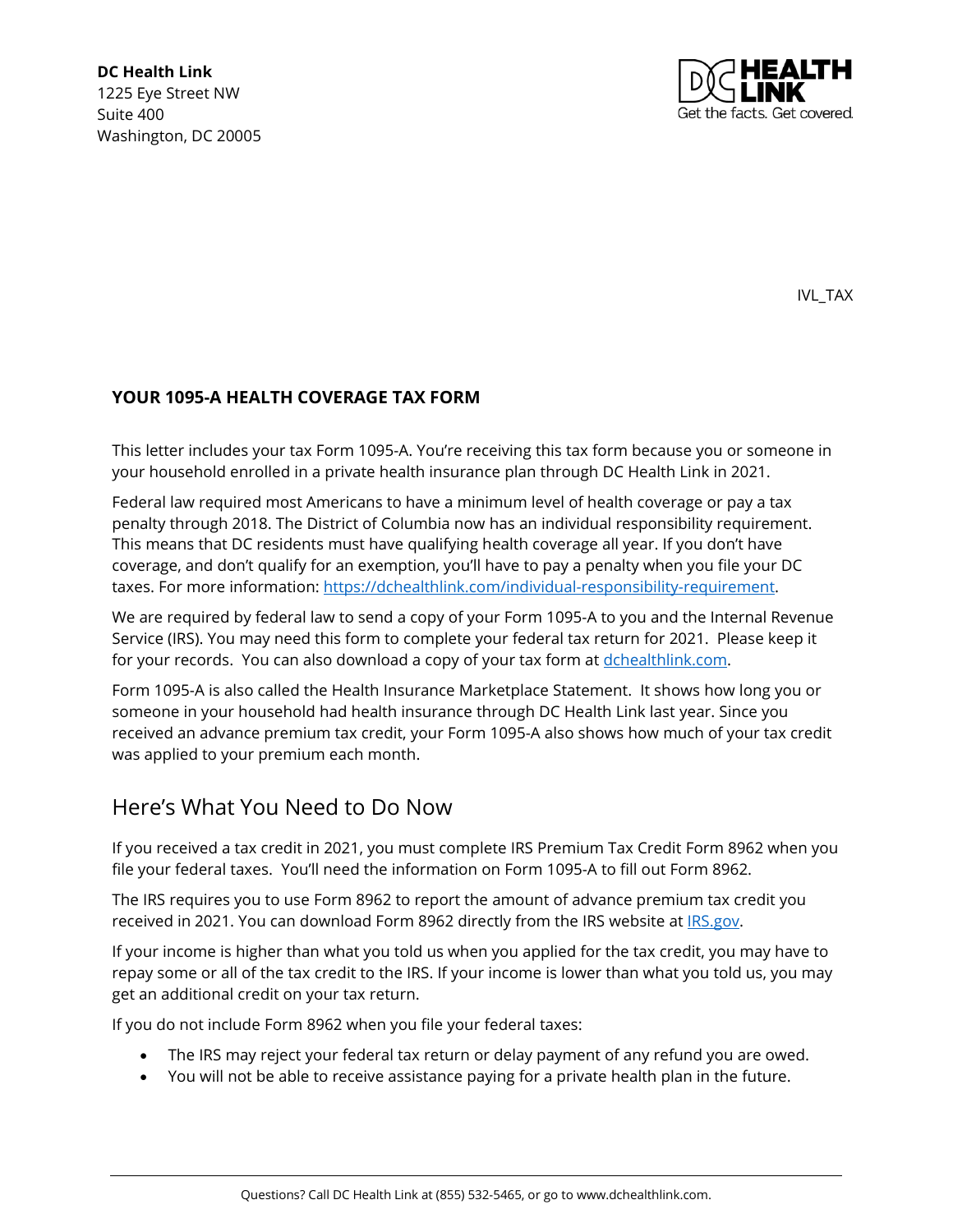You'll use the information on your Form 1095-A to show that you or someone in your household had health insurance in 2021. If you want to see if you qualify for a premium tax credit, you'll need the information on your Form 1095-A to complete the IRS Premium Tax Credit Form 8962. You can download Form 8962 directly from the IRS website at **IRS.gov**.

You may receive more than one Form 1095-A if you:

- Also had a plan from another health insurance marketplace during the year.
- Changed from one plan offered by DC Health Link to another during the year.
- Had family members enrolled in different plans through DC Health Link.

# Understanding Form 1095-A

IRS Form 1095-A has three sections:

- **Part I** includes information about the primary recipient. If you didn't receive a tax credit, your spouse's information is not listed because you didn't receive an advance premium tax credit, and the IRS tells us not to include their information here. Part I also lists when your health insurance started and ended.
- **Part II** shows everyone in your household who was enrolled in the plan. It lists the date(s) that each person's coverage started and ended.
- **Part III** lists information about each month that you or members of your household had health insurance:
	- $\circ$  Column A shows the amount of your monthly premium. The premium amount you see here may be a few dollars lower than what you paid each month because the IRS asks us not to include the part of your premium that went to pay for benefits not required by the Affordable Care Act.
	- $\circ$  Column B shows the cost of the Second Lowest Cost Silver Plan for any months you received tax credit savings. If this column is blank, and you would like to claim the premium tax credit on your taxes, you can use the Second Lowest Cost Silver Plan calculator at *dchealthlink.com* to find out what to enter for this column.
	- $\circ$  Column C shows the amount of any tax credit paid directly to your health insurance company each month.

The back of your Form 1095-A has instructions on how to fill out Form 8962. If you didn't receive a tax credit, you only need to fill out Form 8962 if you want to see if you qualified for a premium tax credit in 2021. If you did receive an advanced premium tax credit for 2021, You must fill out Form 8962 because you received an advance premium tax credit for 2021

# If You Think This Form is Wrong

The information on your Form 1095-A is based on records provided by your health insurance company and DC Health Link. If you believe the information on your Form 1095-A is not accurate, please go to the tax information section at [dchealthlink.com](http://www.dchealthlink.com/) for information on how to request a corrected Form 1095-A, or call us at (855) 532-5465.